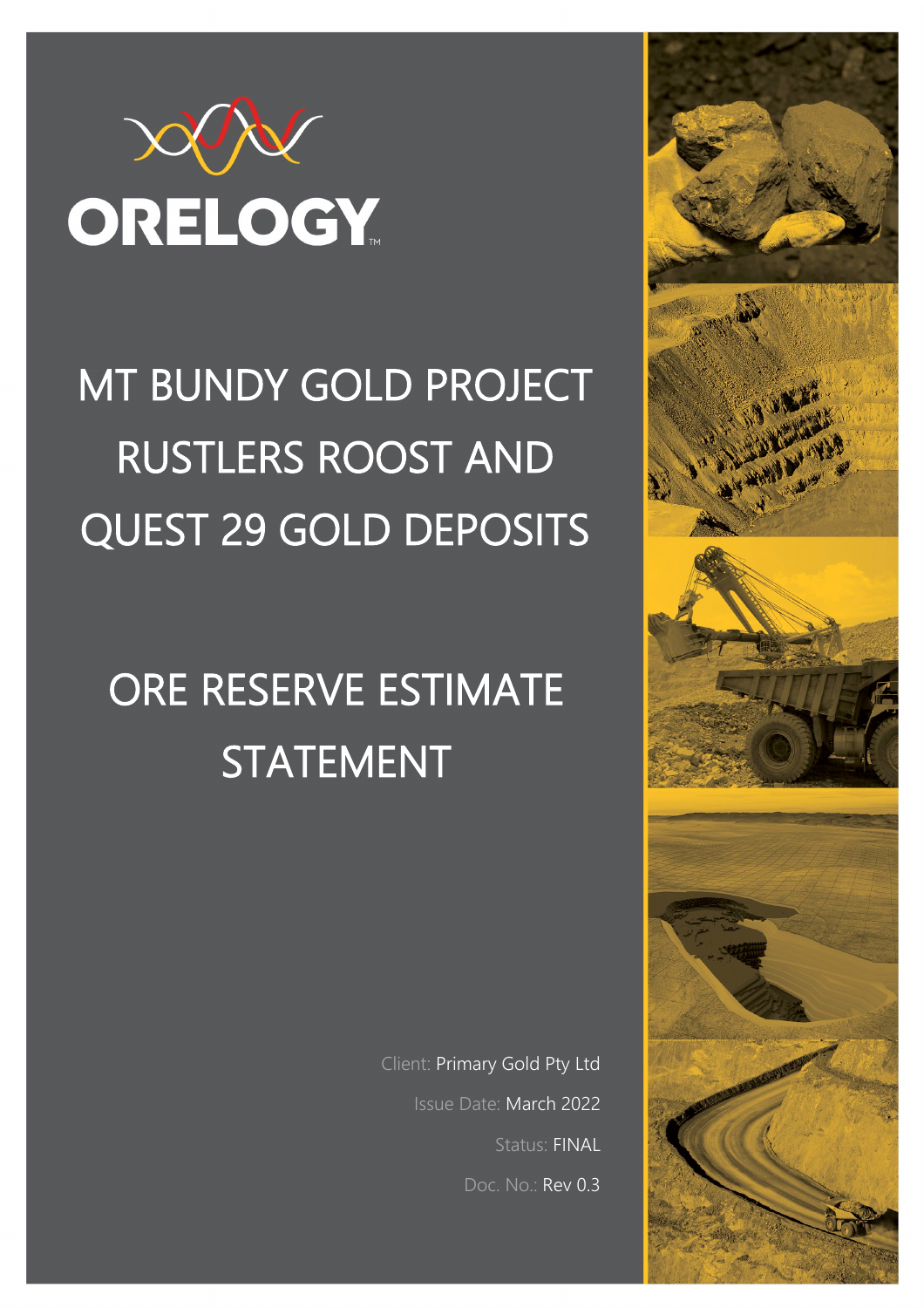

# Document Identification / History / Status / Distribution

Report #: 1

Last Saved: 17 March 2022

# File Name & Path:

E:\00\_Projects\0843\_Primary\_RR\_Update\04\_Deliverables\01\_Report\01\_Drafts\0843\_Primarygold\_Mtbu ndy\_Orereservestatement\_220317\_Rev\_0.3.Docx

# Internal Review

| Category | Rev # | Author | Date     | Reviewed<br>by | Comments         |
|----------|-------|--------|----------|----------------|------------------|
| Final    | A     | SAC    | 11/03/22 | SAC            | For Distribution |
| Final    | B     | SAC    | 11/03/22 | JF             | For Distribution |
|          |       |        |          |                |                  |
|          |       |        |          |                |                  |

# External Review and Distribution

| Category | Rev. #       | Ver. # | Issued By | Issued to | Date    | Comments     |
|----------|--------------|--------|-----------|-----------|---------|--------------|
| Final    | $\mathbf{0}$ |        | SAC       | <b>CH</b> | 11/3/22 | <b>FINAL</b> |
| Final    | 1            |        | SAC       | <b>CH</b> | 11/3/22 | <b>FINAL</b> |
| Final    | $\mathbf{0}$ | 3      | SAC       | CH        | 17/3/22 | <b>FINAL</b> |

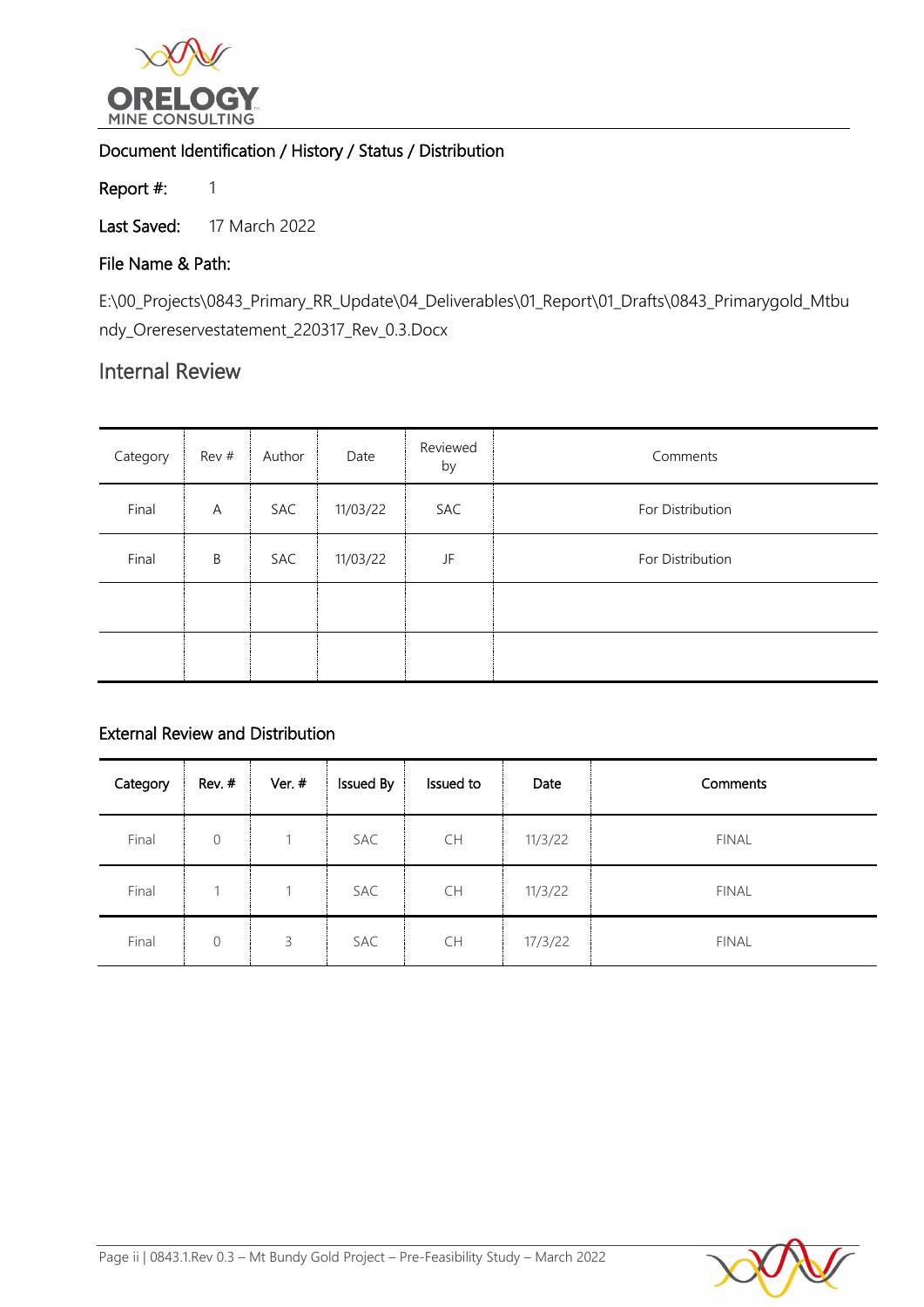

## TABLE OF CONTENTS

| $\mathbf{1}$ | ORE RESERVE ESTIMATE              |   |
|--------------|-----------------------------------|---|
| 11           | <b>INTRODUCTION</b>               |   |
|              | 12 ORE RESERVE                    |   |
|              | APPENDIX A ORE RESERVE JORC TABLE | q |

# LIST OF FIGURES

# No table of figures entries found.

## LIST OF TABLES

[Table 1-1 Ore Reserve Summary – COG of 0.32 g/t Au Rustlers Roost/Annie Okaley](#page-7-0) and 0.35 g/t Au Q29. 8

[Table 1-2 Ore Inventory Summary – COG of 0.32 g/t Au Rustlers Roost/Annie Okaley](#page-7-1) and 0.35 g/t Au Q29. 8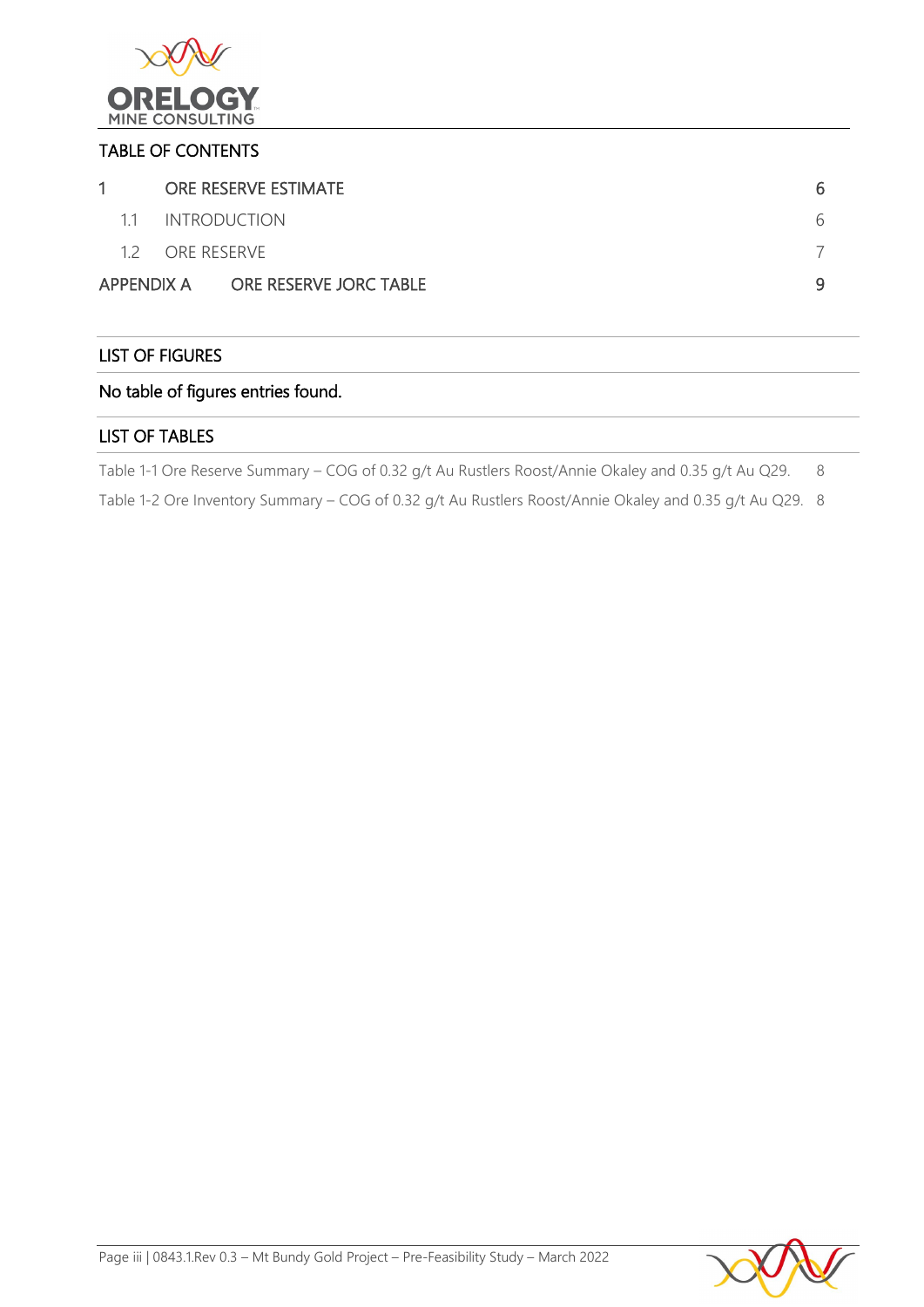

# Glossary of Acronyms/Abbreviations

| AN               | Ammonium Nitrate                                                                                |
|------------------|-------------------------------------------------------------------------------------------------|
| BCM/bcm          | Bank Cubic Metres (i.e. In-situ volume)                                                         |
| COG              | Break-even Cut-off Grade - Grade above which mineralisation is reported                         |
| CSV              | comma separated values                                                                          |
| <b>DCF</b>       | Discounted Cash Flow                                                                            |
| <b>DDH</b>       | Diamond Drill Hole                                                                              |
| <b>DGPS</b>      | Differential Global Positioning System                                                          |
| DMT/dmt          | dry metric tonne (i.e. exclusive of water content)                                              |
| <b>DTH</b>       | down-the-hole                                                                                   |
| EVO-Origin       | <b>Evolution Origin</b>                                                                         |
| EVO-Strat        | <b>Evolution Strategy</b>                                                                       |
| <b>FMS</b>       | Fleet Management System                                                                         |
| <b>GET</b>       | Ground Engaging Tools (i.e. loader bucket teeth, grader blades etc.)                            |
| <b>GMPS</b>      | General Mine Planning Software                                                                  |
| Ha               | Hectare                                                                                         |
| <b>HME</b>       | Heavy Mining Equipment                                                                          |
| Hr               | hour                                                                                            |
| <b>HSE</b>       | Health, Safety and Environment                                                                  |
| <b>JORC</b>      | Joint Ore Reserves Committee (Australian reporting standards for mineral projects)              |
| <b>JORC 2012</b> | Current JORC reporting standard                                                                 |
| Kbcm/kBCM        | thousand banked cubic metres                                                                    |
| kg               | kilogram                                                                                        |
| km               | Kilometre                                                                                       |
| kt               | thousand tonnes                                                                                 |
| ktpa             | thousands of tonnes per annum (year)                                                            |
| Klcm/kLCM        | thousand loose cubic metres                                                                     |
| lcm/LCM          | Loose Cubic Metre (after blasting or excavation)                                                |
| $\lim m$         | Lineal metres                                                                                   |
| LOM              | Life of Mine                                                                                    |
| m                | Metres                                                                                          |
| Mbcm             | Million Bank Cubic Metres                                                                       |
| Mlcm             | Million Loose Cubic Metres                                                                      |
| mRL              | metres above reduced level (mean sea level)                                                     |
| <b>MRM</b>       | Mining Reserve Model                                                                            |
| Mt               | Million tonnes                                                                                  |
| Mtpa             | Million tonnes per annum                                                                        |
| <b>NPV</b>       | Net Present Value                                                                               |
| <b>OSA</b>       | Overall Slope Angle - Angle from the upper crest to the toe of the slope at the pit bottom      |
| OC               | Open Cut mining method                                                                          |
| PFS              | Preliminary Feasibility Study                                                                   |
| PSD              | Particle Size Distribution                                                                      |
| QA/QC            | Quality Assurance / Quality Control                                                             |
| <b>RBM</b>       | Resource Block Model                                                                            |
| <b>RC</b>        | Reverse Circulation                                                                             |
| <b>RFPB</b>      | Request for Budget Pricing                                                                      |
| <b>RFI</b>       | Request For Information                                                                         |
| RL               | Reduced Level                                                                                   |
| <b>RMR</b>       | Rock Mass Rating                                                                                |
| <b>ROM</b>       | Run of Mine (referring to un-processed ex-pit ore materials)                                    |
| SMU              | Selective Mining Unit - The smallest model block size considered practical for selective mining |
| <b>SR</b>        | Strip Ratio (i.e. waste/ore)                                                                    |
|                  |                                                                                                 |

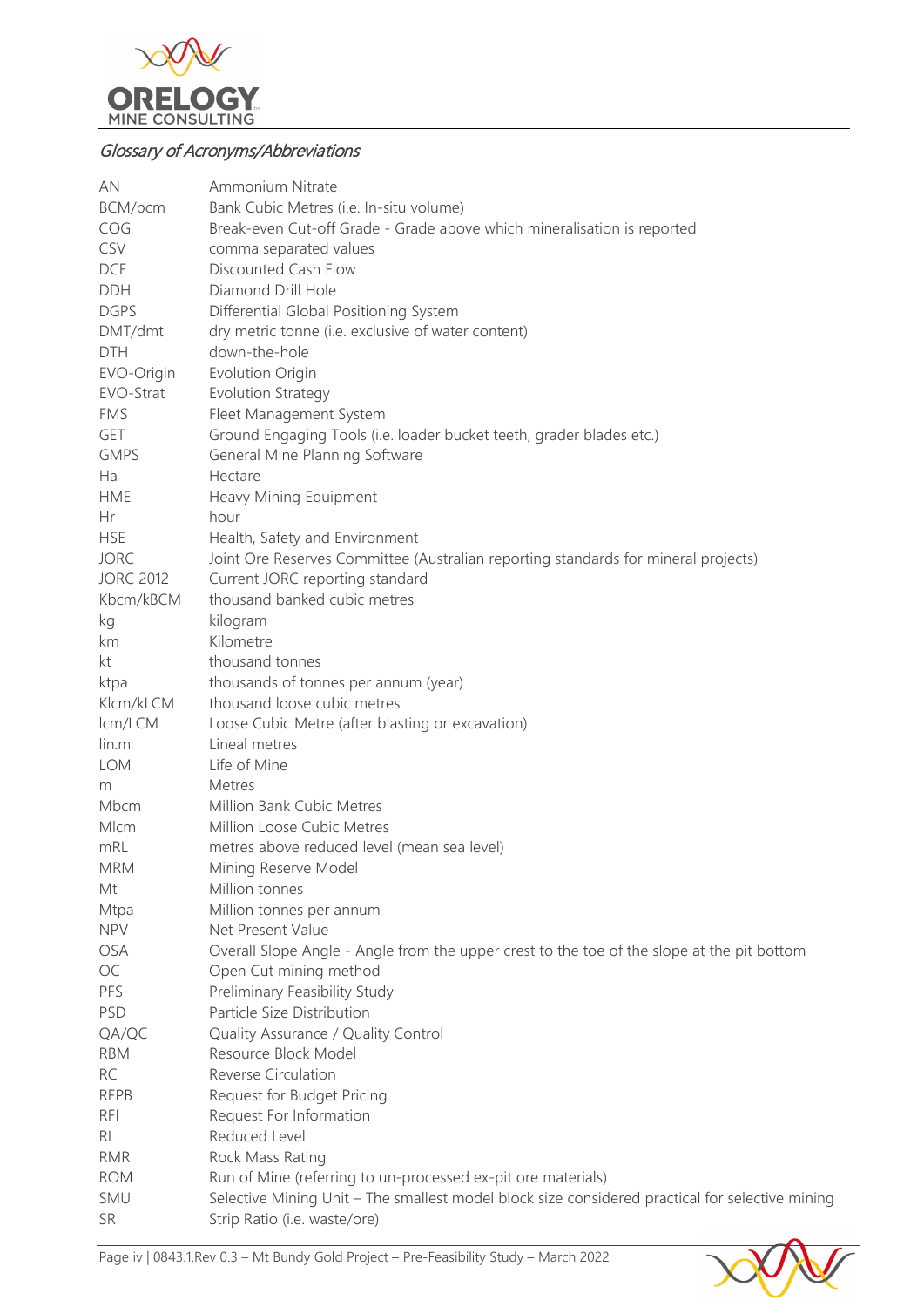

| T           | Tonne (metric)                                     |
|-------------|----------------------------------------------------|
| <b>TSF</b>  | Tailings Storage Facility                          |
| <b>TKPH</b> | Tonne Kilometre per Hour (a measure of tyre wear)  |
| <b>UCF</b>  | Undiscounted Cashflow                              |
| wmt         | wet metric tonne (i.e. inclusive of water content) |
| <b>WRD</b>  | Waste Rock Dump                                    |

#### Disclaimer

#### Confidentiality

This document is confidential and may not be disclosed, reported, copied, quoted or published without the written consent of both Orelogy Mine Consultants Pty Ltd (Orelogy) and Primary Gold Pty Ltd (Primary)

#### Liability

Orelogy accepts no liability for any loss or damage arising as a result of any person / group other than Primary acting in reliance on any information, opinion or advice provided in this document

#### Reliance

This document may not be relied upon by any person other than Primary, its officers and employees.

#### Information

Orelogy accepts no liability and gives no warranty as to the accuracy or completeness of information provided by or on behalf of Primary, its representatives or other third party groups and takes no account of matters that existed when the document was delivered to Primary but which were not known to Orelogy at this time.

#### Recommendations

Orelogy accepts no liability for any matters arising if any recommendations contained within this document are not carried out, or are partially carried out, without further advice being obtained from Orelogy.

#### Public Reporting

If Primary wishes to publish a Mineral Resource or Ore / Mineral Reserve estimate that is contained within this document, it must first obtain the relevant Competent / Qualified Person's written consent, not only to the estimate being published but also to the form and context of the published statement. The published statement must include a statement that responsible person's or Competent / Qualified Person's written consent has been obtained.

#### Independence

Orelogy has no beneficial interest in the outcome of this technical study.

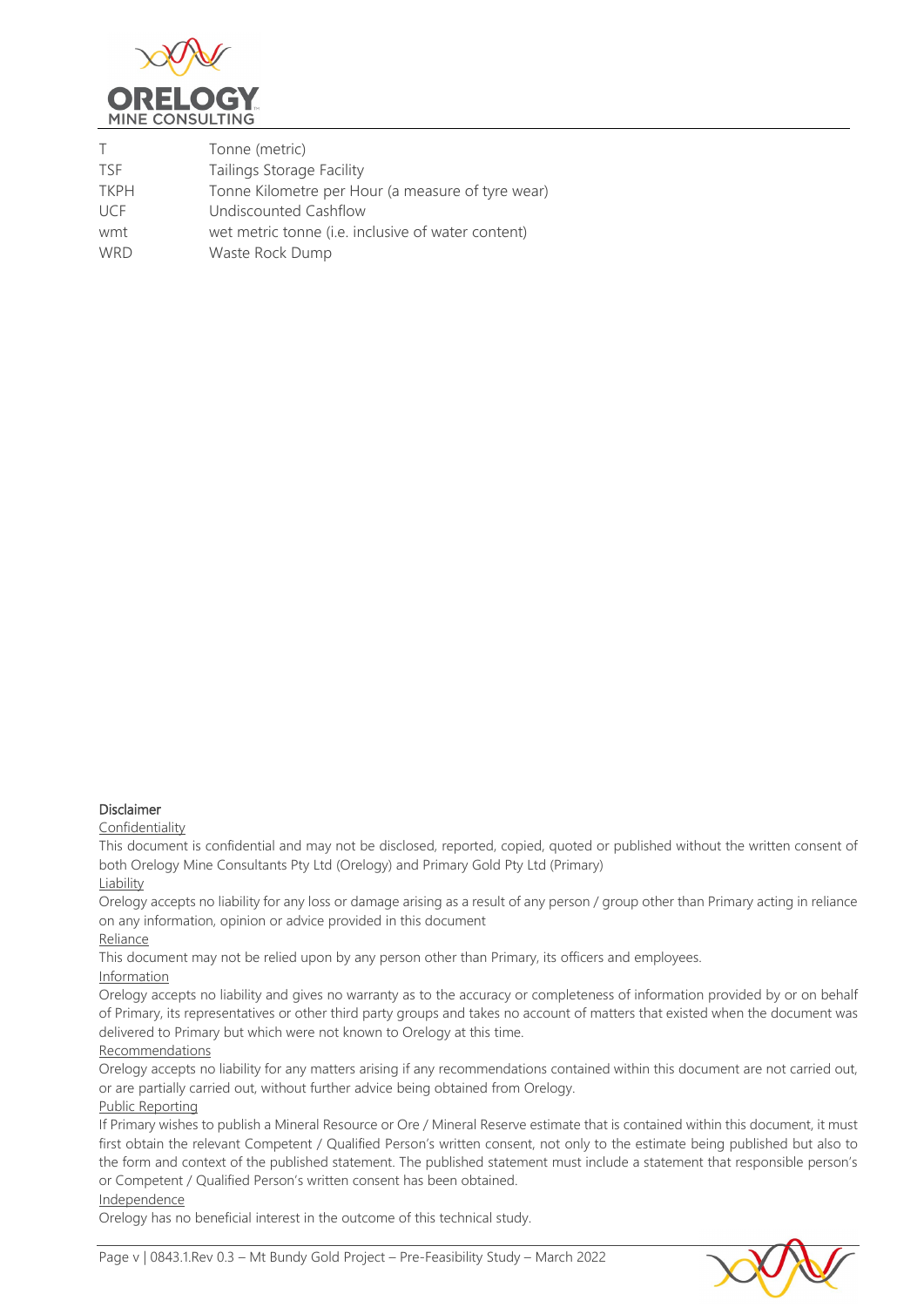

# <span id="page-5-0"></span>1 ORE RESERVE ESTIMATE

# <span id="page-5-1"></span>1.1 Introduction

Primary Gold Pty Ltd (Primary) completed a Pre-Feasibility Study on the 15<sup>th</sup> November 2021 on the Rustlers Roost and Quest 29 gold deposits of the Mt Bundy Gold Project (the Project), located in the Northern Territory.

In February 2022, Orelogy Consulting (Orelogy), an independent consulting firm based in Perth, Western Australia, was appointed by Primary to update the mining component of the Pre-Feasibility Study (the Study) as:

- Cube Consulting (Cube) have completed a new resource model for Q29 incorporating additional drilling information was developed (Quest 29 JORC Resource December 2022).
- Cube Consulting (Cube) have completed a new resource model for Rustlers Roost incorporating drilling at Annie Okaley which is located 800 metres to the west of main Rustlers Roost pit (Rustlers Roost JORC Resource December 2021), and
- To update and inform the optimisation parameters, with process costs from the PFS Report by GR Engineering (November 2021) and new recovery information which has been derived from recently completed metallurgical testwork by ALS Laboratories (February 2022). While the composited metallurgical samples from different depths and different parts of the Rustlers Roost orebodies each returned with an overall recovery rate greater than 90%, a conservative recovery rate of 88.1% is used in this reserve estimate.
- A nominal gold price of AUD\$2,200 per ounce is used for the pit-shell selection for both Rustlers Roost and Quest 29 mine designs which are the foundation of the Ore Reserve Report.

This document represents an updated Ore Reserve Statement prepared in accordance with JORC 2012 Code. Additional information relating to this statement can be obtained from the Pre-Feasibility Study – Mining for the above project. The Mt Bundy Project includes the Rustlers Roost, Annie Okaley, Quest 29 and Tom's Gully gold deposits. An Ore Reserve Report for the Tom's Gully gold deposit was independently completed by Golders. It is not included in this study. Primary is a wholly owned subsidiary of Hanking Australia Investment Pty Ltd (ACN 613 858 843).

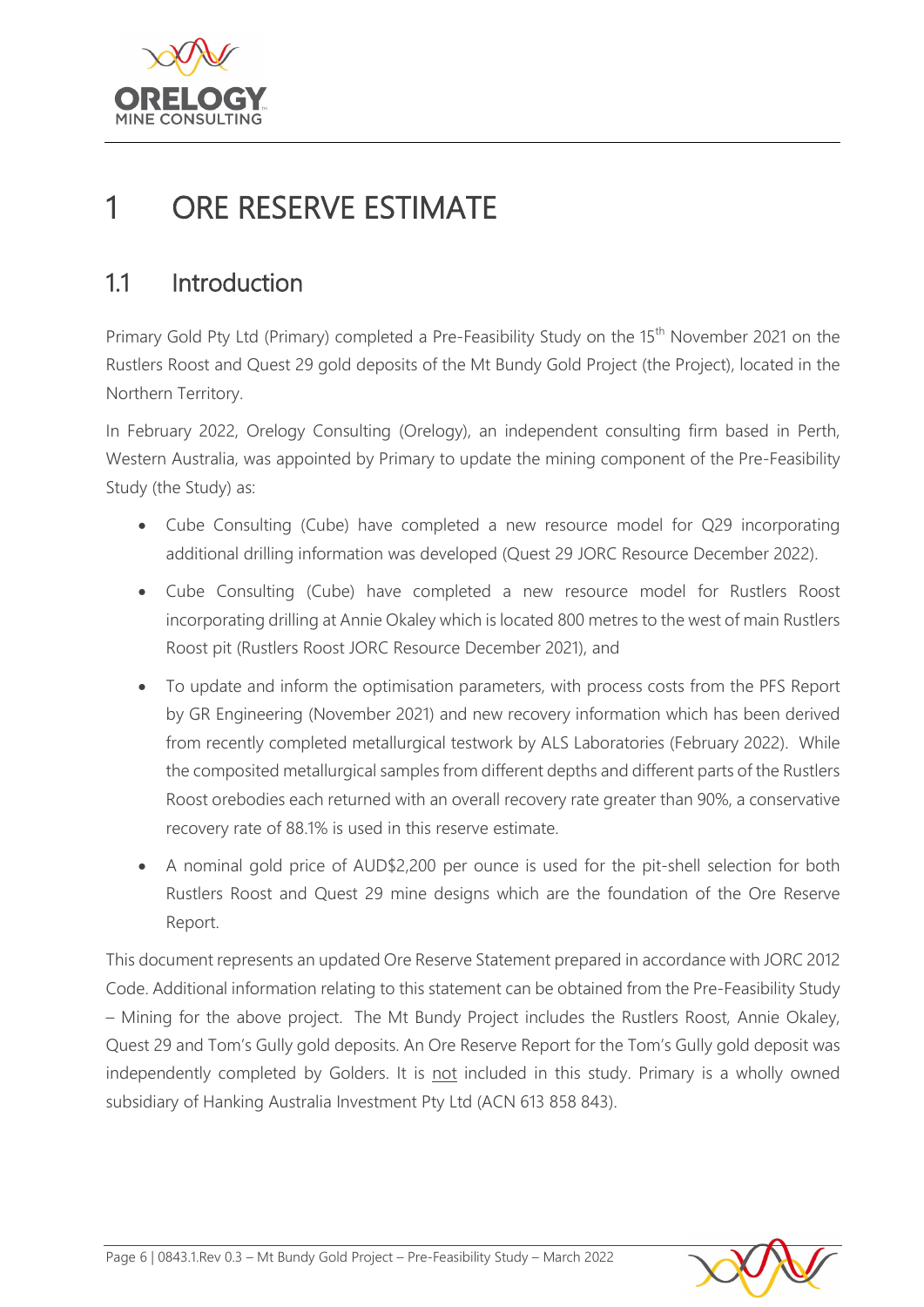

# <span id="page-6-0"></span>1.2 Ore Reserve

Orelogy Consulting Pty Ltd was responsible for the mining component of the Mt Bundy Gold Project Pre-Feasibility Study. As a result, Orelogy have developed an Ore Reserve Estimate for the Project as at 11<sup>th</sup> March 2022. Orelogy has developed the Ore Reserve in accordance with the quidelines of the JORC Code 2012.

Mineral Resources were converted to Ore Reserves in line with the material classifications which reflect the level of confidence within the resource estimate. The Ore Reserve reflects that portion of the Mineral Resource which can be economically extracted by open pit mining methods. The Ore Reserve considers the modifying factors and other parameters outlined in the preceding sections of this report and detailed in the following sections, including but not limited to the mining, metallurgical, social, environmental, statutory and financial aspects of the project. The Ore Reserve includes an allowance for mining dilution and ore loss. Orelogy developed open pit mining models for each deposit with dilution averaging 2.4% (on a block by block basis) and an average ore loss of 3.3% for Q29. As the Rustlers Roost model used an LUC estimation method, dilution is already modelled and a 1.5% ore loss was included.

In line with the JORC 2012 guidelines, the Proven Ore Reserve estimate is based on mineral resources classified as Measured and the Probable Ore Reserve is based on Indicated classified mineral resources.

[Table 1-1](#page-7-2) summarises by resource the resultant cashflow and NPV (excluding capital costs) based on the selected shells for mine design purposes for the 5.0 Mtpa throughput. These values reduce marginally when compared to the 4.5 Mtpa rate.

The reported Mineral Resource estimate is inclusive of the resources converted to Ore Reserves. The total Mt Bundy Gold Project - Pre-Feasibility Study Update Ore Reserve is outlined in [Table 1-2](#page-6-1) and the ore inventory is outlined in Table 1-3.

This update indicates the following metrics when compared to the 2021 PFS ore reserve:

- Ore Tonnes increase by 19%
- Ore grade decrease by 5%
- Metal ounces increase by 25%
- Waste tonnage increase by 28%
- <span id="page-6-1"></span>• Total material mined – increase by 24%

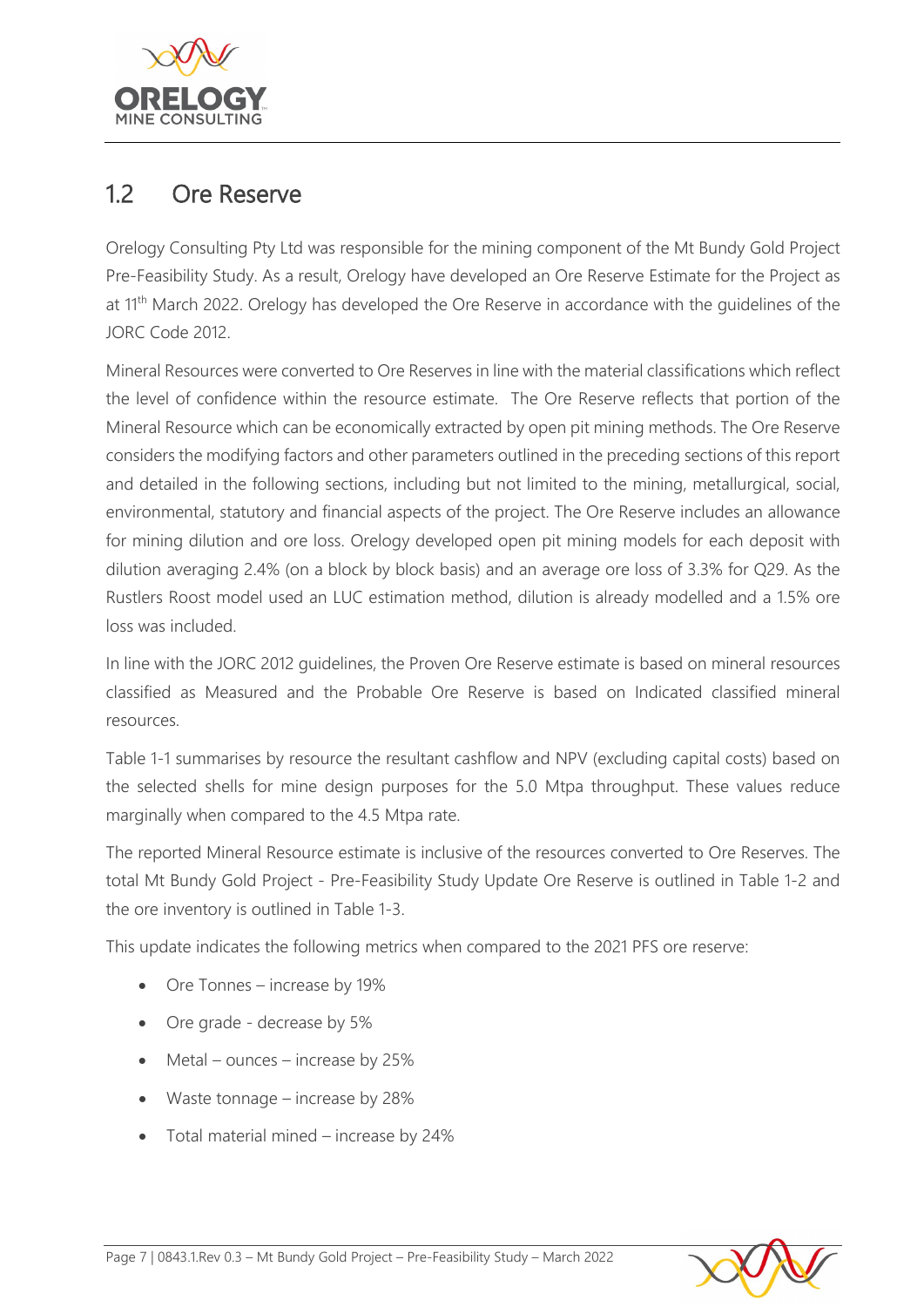

## <span id="page-7-2"></span>Table 1-1 High level cashflow/NPV estimate for Rustlers Roost, Quest29 and Annie Okaley

<span id="page-7-0"></span>

|                 | 5 Mtpa   |                    | 4.5 Mtpa |                    |  |
|-----------------|----------|--------------------|----------|--------------------|--|
| Deposit         | Cashflow | NPV <sub>10%</sub> | Cashflow | NPV <sub>10%</sub> |  |
|                 | A\$M     | A\$M               | A\$M     | A\$M               |  |
| Rustlers Roost  | 1,073    | 784                | 1,062    | 774                |  |
| O <sub>29</sub> | 103      | 84                 | 104      | 80                 |  |
| Annie Okaley    | 9        | 9                  | 9        | 9                  |  |
| Total           | 1,185    | 877                | 1,175    | 863                |  |

### Table 1-2 Ore Reserve Summary – COG of 0.32 g/t Au Rustlers Roost/Annie Okaley and 0.35 g/t Au Q29.

| Description | <b>Units</b> | <b>Rustlers Roost</b> | Annie Okaley | Q <sub>29</sub> | Total |
|-------------|--------------|-----------------------|--------------|-----------------|-------|
|             | Mt           | 47.8                  | 0.7          | 5.1             | 53.6  |
| Probable    | g/t          | 0.8                   | 1.0          | 0.9             | 0.8   |
|             | Mozs         | 1.22                  | 0.02         | 0.14            | 1.39  |
| Waste       | Mt           | 65.0                  | 6.9          | 17.4            | 89.2  |
| Total       | Mt           | 112.7                 | 7.6          | 22.5            | 142.8 |
| Strip Ratio | W.O          | 1.4                   | 9.8          | 3.4             | 1.7   |

A nominal gold price of A\$2,200 per ounce is used in this Ore Reserve estimate

### <span id="page-7-1"></span>Table 1-3 Ore Inventory Summary – COG of 0.32 g/t Au Rustlers Roost/Annie Okaley and 0.35 g/t Au Q29.

| Description | <b>Units</b> | <b>Rustlers Roost</b> | <b>Annie Okaley</b> | Q <sub>29</sub> | Total |
|-------------|--------------|-----------------------|---------------------|-----------------|-------|
|             | Mt           | 47.8                  | 0.7                 | 5.1             | 53.6  |
| Probable    | g/t          | 0.8                   | 1.0                 | 0.9             | 0.8   |
|             | Mozs         | 1.22                  | 0.02                | 0.14            | 1.39  |
|             | Mt           | 1.2                   | 0.04                | 0.06            | 1.3   |
| Inferred    | g/t          | 0.7                   | 0.7                 | 0.7             | 0.7   |
|             | Mozs         | 0.03                  | 0.001               | 0.001           | 0.03  |
| Waste       | Mt           | 63.7                  | 6.8                 | 17.3            | 87.9  |
| Total       | Mt           | 112.7                 | 7.6                 | 22.5            | 142.8 |
| Strip Ratio | W.O          | 1.3                   | 9.2                 | 3.3             | 1.6   |

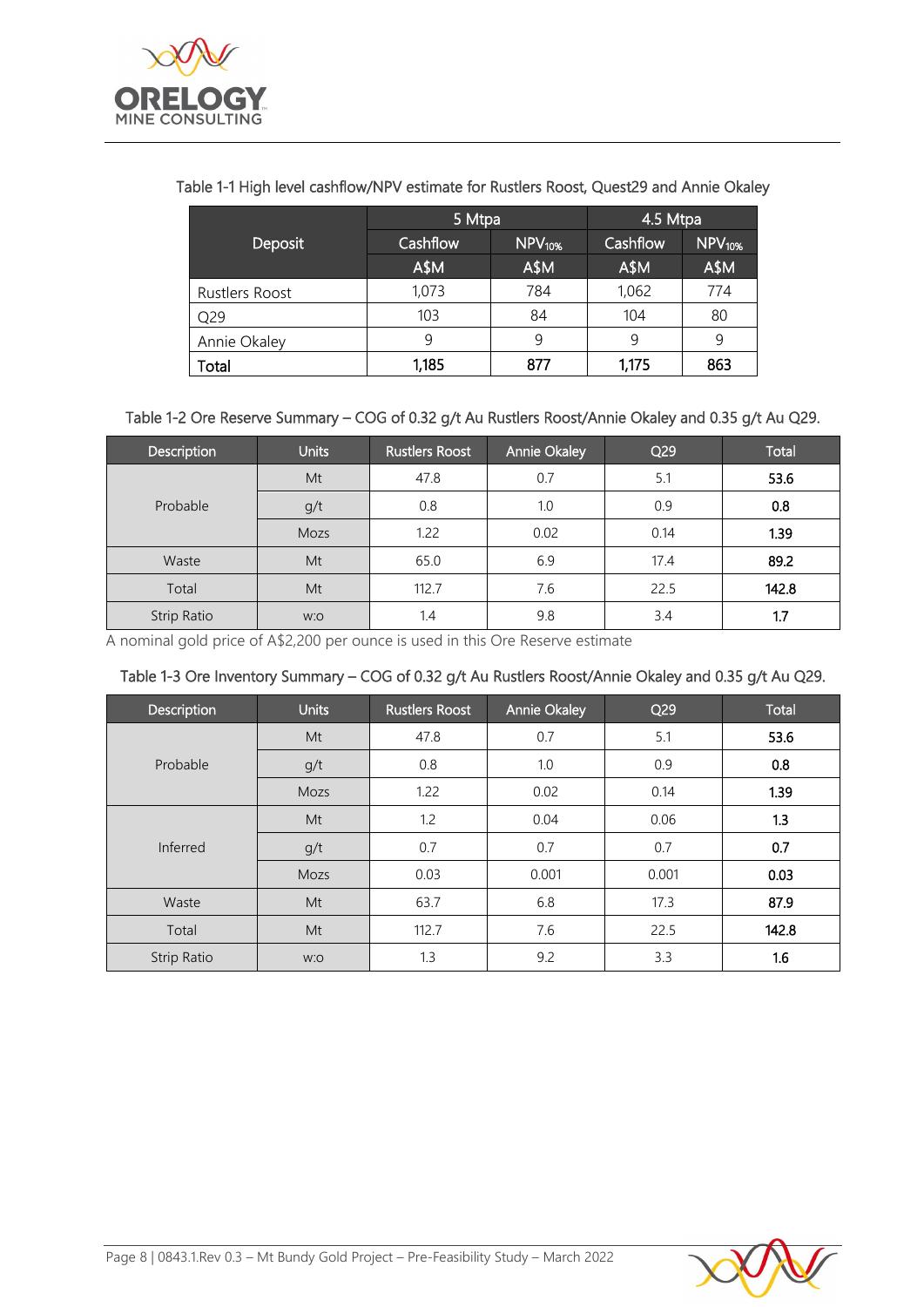

# APPENDIX A Ore Reserve JORC Table

## Appendix Table-1 Section 4 Estimation and Reporting of Ore Reserves

<span id="page-8-0"></span>

| Criteria                                                             | <b>Explanation</b>                                                                                                                                                                                                                                                                                                                                                                                 | Commentary                                                                                                                                                                                                                                                                                                                                                                                                                                                                                                                                                                                                                                                                                                                                                                                                      |
|----------------------------------------------------------------------|----------------------------------------------------------------------------------------------------------------------------------------------------------------------------------------------------------------------------------------------------------------------------------------------------------------------------------------------------------------------------------------------------|-----------------------------------------------------------------------------------------------------------------------------------------------------------------------------------------------------------------------------------------------------------------------------------------------------------------------------------------------------------------------------------------------------------------------------------------------------------------------------------------------------------------------------------------------------------------------------------------------------------------------------------------------------------------------------------------------------------------------------------------------------------------------------------------------------------------|
| Mineral<br>Resource<br>estimate for<br>conversion to<br>Ore Reserves | Description of the Mineral Resource estimate<br>used as a basis for the conversion to an Ore<br>Reserve.<br>Clear statement as to whether the Mineral<br>Resources are reported additional to, or<br>inclusive of, the Ore Reserves.                                                                                                                                                               | The original Mineral Resource Estimate for Rustlers Roost was produced on the 25 <sup>th</sup> February 2021 and was used as a basis for<br>the conversion to the Ore Reserve.<br>An updated report on the 15 <sup>th</sup> Dec 2021 also provided the mineral resource for the Annie Okaley resource which is located<br>~1 km directly east of the Rustlers Roost project.<br>An updated Q29 resource report was provided in 15 <sup>th</sup> Dec 2021.<br>Mr Brian Fitzpatrick from Cube Consulting Pty Ltd is the Competent Person for all resources.<br>The current Mineral Resource estimate, after further drilling, is 81.0 Mt at 0.74 g/t Au (Indicated) and 40.6 Mt at 0.6 g/t Au<br>(Inferred) with a cut-off grade of 0.3 g/t.<br>The Mineral Resources are reported inclusive of the Ore Reserves. |
| Site visits                                                          | Competent Person and the outcome of those<br>visits.<br>If no site visits have been undertaken indicate<br>why this is the case.                                                                                                                                                                                                                                                                   | Comment on any site visits undertaken by the The Competent Person (Mr Steve Craig) has visited the proposed mining site of the project in 25/26th September 2019. The<br>following observations were incorporated:<br>The project is made up of two main mining areas at Rustlers Roost and Q29. The Annie Okaley resource is located<br>within the proposed TSF envelope and will be mined prior to the commencement of processing.<br>The project area is located approximately 10 km to the south east of Darwin.<br>All sites are accessible.<br>The topography in and around the sites can be considered generally flat with some minor topographical relief.                                                                                                                                              |
| Study status                                                         | The type and level of study undertaken to<br>enable Mineral Resources to be converted to<br>Ore Reserves.<br>The Code requires that a study to at least Pre-<br>Feasibility Study level has been undertaken to<br>convert Mineral Resources to Ore Reserves.<br>Such studies will have been carried out and<br>will have determined a mine plan that is<br>technically achievable and economically | A Pre-Feasibility Study (PFS) for the Mt Bundy Gold Projects was compiled by Orelogy on behalf of Primary Gold Ltd including<br>contributions from specialist consultants:<br>Cube Consultants Pty Ltd (geology & resources),<br>Peter O'Bryan and Associates (Geotech),<br>Knight Piésold Pty Ltd (Tailings Storage),<br>ECOZ - (environmental assessments),<br>CDM Smith - (waste rock geochemistry),<br>Orelogy Consulting Pty Ltd (mine design, planning and cost estimation), and<br>GR Engineering Services (metallurgical test work process design and processing and capital costs.).                                                                                                                                                                                                                   |

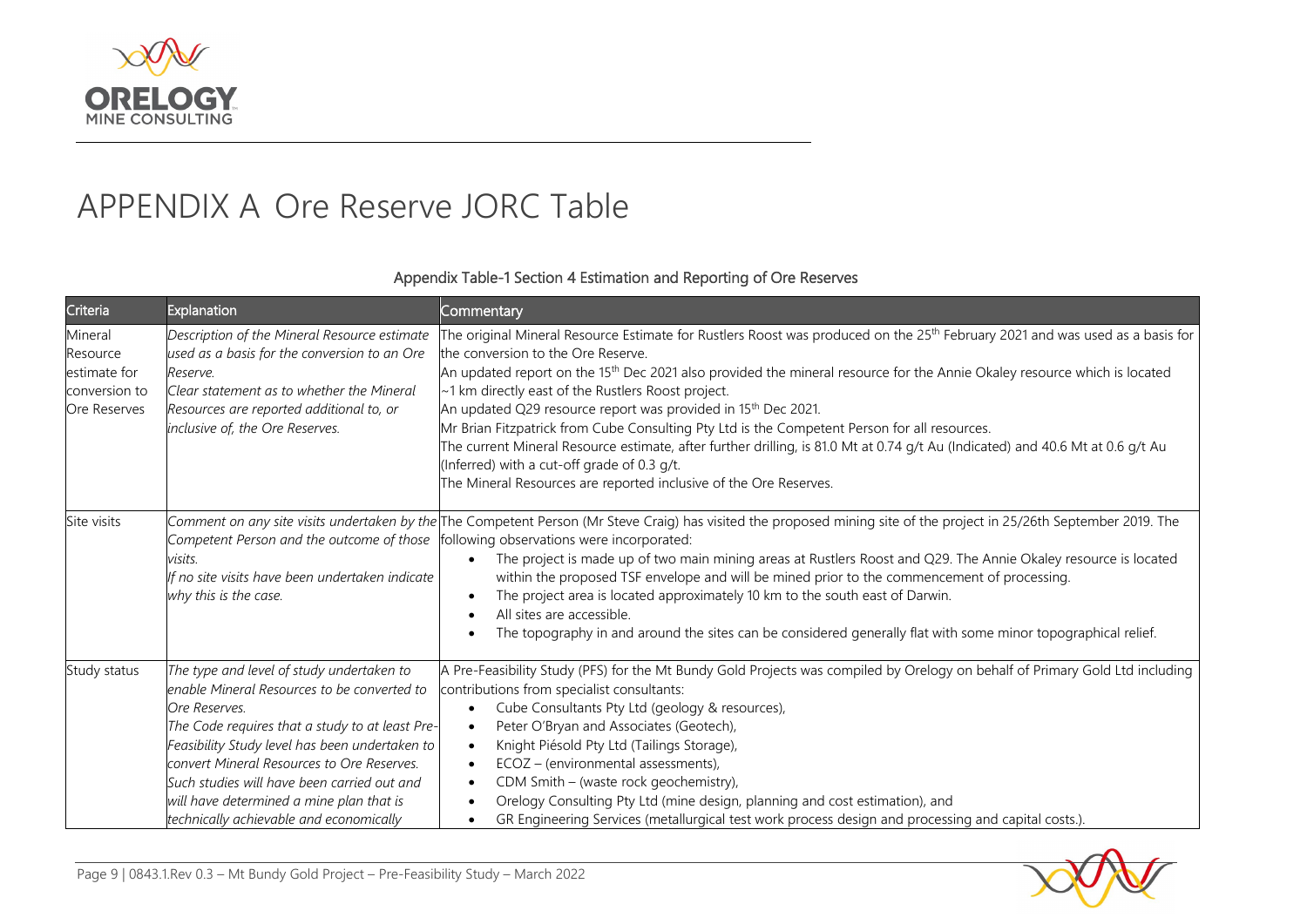

| Criteria              | Explanation                                                                                                                                                                                                                                                                                                                                                                                                                                                                                                                                                                                         | Commentary                                                                                                                                                                                          |                                                                                                                                                                                                                                                                               |                                              |                          |                                                                                                                                                                                                                                                                                                                                                                                                                                                                                                                        |
|-----------------------|-----------------------------------------------------------------------------------------------------------------------------------------------------------------------------------------------------------------------------------------------------------------------------------------------------------------------------------------------------------------------------------------------------------------------------------------------------------------------------------------------------------------------------------------------------------------------------------------------------|-----------------------------------------------------------------------------------------------------------------------------------------------------------------------------------------------------|-------------------------------------------------------------------------------------------------------------------------------------------------------------------------------------------------------------------------------------------------------------------------------|----------------------------------------------|--------------------------|------------------------------------------------------------------------------------------------------------------------------------------------------------------------------------------------------------------------------------------------------------------------------------------------------------------------------------------------------------------------------------------------------------------------------------------------------------------------------------------------------------------------|
|                       | viable, and that material Modifying Factors<br>have been considered.                                                                                                                                                                                                                                                                                                                                                                                                                                                                                                                                | (from 85.1%).                                                                                                                                                                                       |                                                                                                                                                                                                                                                                               |                                              |                          | Ongoing work during the second half of 2021 and early 2022 by GR Engineering has improved the process recovery to 88%                                                                                                                                                                                                                                                                                                                                                                                                  |
| Cut-off<br>parameters | The basis of the cut-off grade(s) or quality<br>parameters applied.                                                                                                                                                                                                                                                                                                                                                                                                                                                                                                                                 | A cost model was established to estimate the COG by area after considering all mining, process, site services, and G&A costs.<br>COG's were established for each resource and are summarised below: |                                                                                                                                                                                                                                                                               |                                              |                          |                                                                                                                                                                                                                                                                                                                                                                                                                                                                                                                        |
|                       |                                                                                                                                                                                                                                                                                                                                                                                                                                                                                                                                                                                                     |                                                                                                                                                                                                     |                                                                                                                                                                                                                                                                               |                                              | At Au\$2,350/Oz          |                                                                                                                                                                                                                                                                                                                                                                                                                                                                                                                        |
|                       |                                                                                                                                                                                                                                                                                                                                                                                                                                                                                                                                                                                                     |                                                                                                                                                                                                     | Deposit                                                                                                                                                                                                                                                                       | <b>OXIDE</b>                                 | <b>TRANS</b>             | <b>FRESH</b>                                                                                                                                                                                                                                                                                                                                                                                                                                                                                                           |
|                       |                                                                                                                                                                                                                                                                                                                                                                                                                                                                                                                                                                                                     | <b>Rustlers Roost</b>                                                                                                                                                                               |                                                                                                                                                                                                                                                                               | 0.32                                         | 0.32                     | 0.32                                                                                                                                                                                                                                                                                                                                                                                                                                                                                                                   |
|                       |                                                                                                                                                                                                                                                                                                                                                                                                                                                                                                                                                                                                     | Q29                                                                                                                                                                                                 |                                                                                                                                                                                                                                                                               | 0.35                                         | 0.35                     | 0.35                                                                                                                                                                                                                                                                                                                                                                                                                                                                                                                   |
|                       | Study to convert the Mineral Resource to an<br>Ore Reserve (i.e. either by application of<br>appropriate factors by optimisation or by<br>preliminary or detailed design).<br>The choice, nature and appropriateness of the<br>selected mining method(s) and other mining<br>parameters including associated design issues<br>such as pre-strip, access, etc.<br>The assumptions made regarding<br>geotechnical parameters (e.g. pit slopes, stope<br>sizes, etc), grade control and pre-production<br>drilling.<br>The major assumptions made and Mineral<br>Resource model used for pit and stope |                                                                                                                                                                                                     | of block size, geometry and equipment. The dilution and ore loss factors are summarised below.<br>Model<br><b>Rustlers Roost</b><br>Q29 - 0.2 g/t COG<br>Measured/Indicated-only material was used for optimisation, design, and scheduling for the purposes of declaring Ore | <b>Dilution</b><br>Included in model<br>2.4% | Ore Loss<br>1.5%<br>3.3% | ancillary fleet These methods are considered appropriate and assessed as feasible by the geotechnical evaluation, and they<br>also provide a good balance of economic recovery of the resource, cost minimisation, and safety. There are two block models<br>used for optimisation, mine design and scheduling. Dilution and oreloss were modelled on a resource basis and are a function<br>Reserves which demonstrates the project is economically and technically viable. Infrastructure requirements include areas |
|                       | optimisation (if appropriate).<br>The mining dilution factors used.<br>The mining recovery factors used.                                                                                                                                                                                                                                                                                                                                                                                                                                                                                            |                                                                                                                                                                                                     | be provided on surface for contractors, lay-down and a workshop.                                                                                                                                                                                                              |                                              |                          | cleared for the process plant, tailings dam, all-weather access road, and waste dump sites from open pit operations. Areas will                                                                                                                                                                                                                                                                                                                                                                                        |

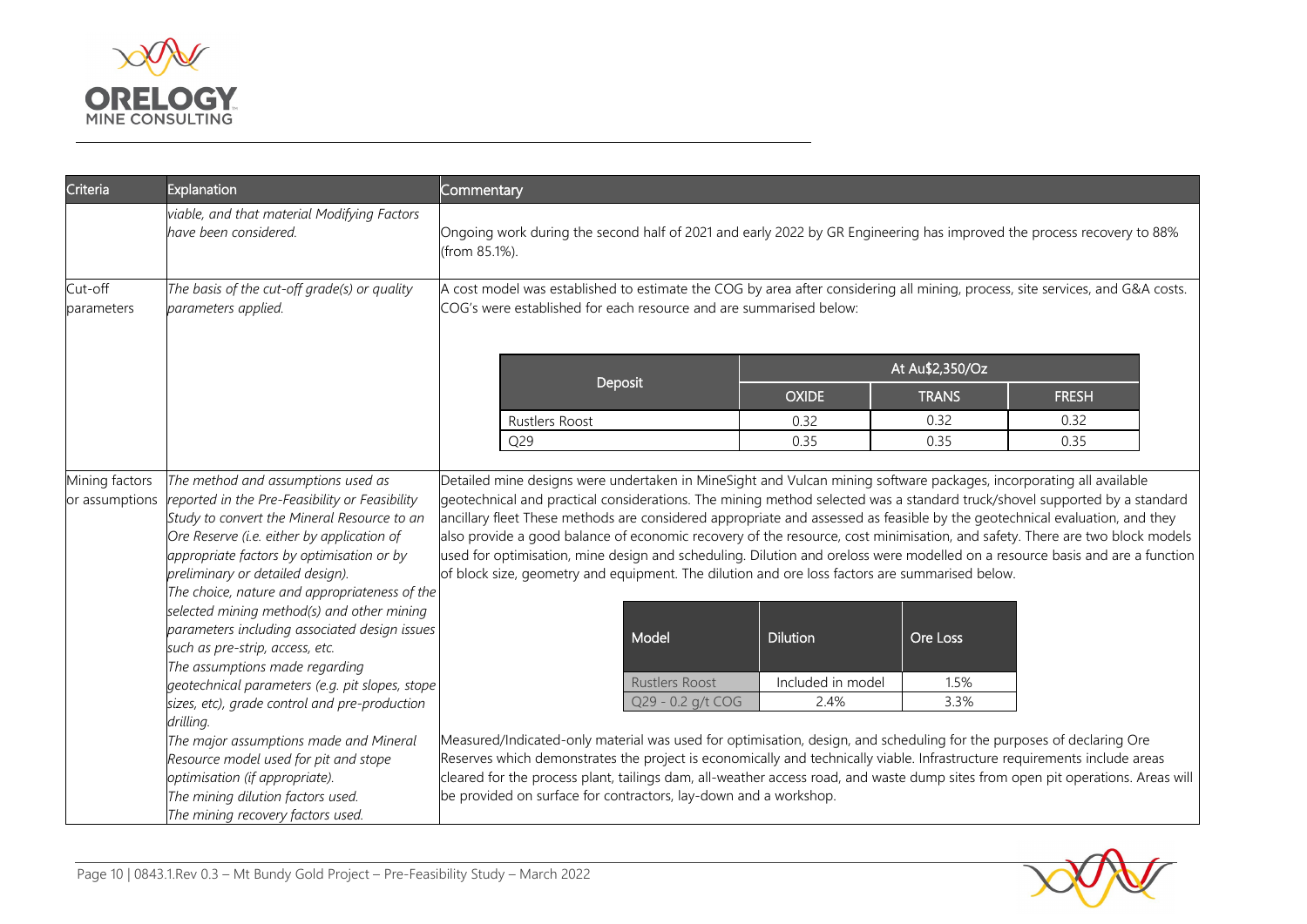

| Criteria                                   | Explanation                                                                                                                                                                                                                                                                                                                                                                                                                                                                                                                                                                                                                                                                                                                                           | Commentary                                                                                                                                                                                                                                                                                                                                                                                                                                                                                                                                                                                                                                                                                                                                                                                                               |                       |                |                                 |                |                                                                                                                          |
|--------------------------------------------|-------------------------------------------------------------------------------------------------------------------------------------------------------------------------------------------------------------------------------------------------------------------------------------------------------------------------------------------------------------------------------------------------------------------------------------------------------------------------------------------------------------------------------------------------------------------------------------------------------------------------------------------------------------------------------------------------------------------------------------------------------|--------------------------------------------------------------------------------------------------------------------------------------------------------------------------------------------------------------------------------------------------------------------------------------------------------------------------------------------------------------------------------------------------------------------------------------------------------------------------------------------------------------------------------------------------------------------------------------------------------------------------------------------------------------------------------------------------------------------------------------------------------------------------------------------------------------------------|-----------------------|----------------|---------------------------------|----------------|--------------------------------------------------------------------------------------------------------------------------|
|                                            | Any minimum mining widths used.<br>The manner in which Inferred Mineral<br>Resources are utilised in mining studies and<br>the sensitivity of the outcome to their<br>inclusion.<br>The infrastructure requirements of the<br>selected mining methods.                                                                                                                                                                                                                                                                                                                                                                                                                                                                                                |                                                                                                                                                                                                                                                                                                                                                                                                                                                                                                                                                                                                                                                                                                                                                                                                                          |                       |                |                                 |                |                                                                                                                          |
| Metallurgical<br>factors or<br>assumptions | The metallurgical process proposed and the<br>appropriateness of that process to the style of<br>mineralisation.<br>Whether the metallurgical process is well-<br>tested technology or novel in nature.<br>The nature, amount and representativeness of<br>metallurgical test work undertaken, the nature<br>of the metallurgical domaining applied and<br>the corresponding metallurgical recovery<br>factors applied.<br>Any assumptions or allowances made for<br>deleterious elements.<br>The existence of any bulk sample or pilot scale<br>test work and the degree to which such<br>samples are considered representative of the<br>orebody as a whole.<br>For minerals that are defined by a<br>specification, has the ore reserve estimation | The metallurgical process proposed is conventional gold extraction by CIL for all ores. Extensive metallurgical test work has<br>been undertaken on oxide, transition, and primary mineralisation domains for the Rustlers Roost and Q29 deposits and<br>included:<br>Comprehensive head analysis,<br>Comminution,<br>Gravity concentration,<br>$\bullet$<br>Direct cyanide leaching,<br>$\bullet$<br>Carbon kinetics,<br>Thickening,<br>Rheology,<br>Oxygen uptake,<br>Cyanide detoxification, and<br>Variability testing.<br>$\bullet$<br>Metallurgical domaining is by oxide, transition and primary mineralisation as defined in the Mineral Resource models.<br>An update on the test work by GRES outlined that the process recovery has increased from the 2021 program from 85% to<br>88.1% as summarised below. |                       |                | <b>Metallurgical Parameters</b> |                |                                                                                                                          |
|                                            | been based on the appropriate mineralogy to<br>meet the specifications?                                                                                                                                                                                                                                                                                                                                                                                                                                                                                                                                                                                                                                                                               |                                                                                                                                                                                                                                                                                                                                                                                                                                                                                                                                                                                                                                                                                                                                                                                                                          | <b>Rustlers Roost</b> | Oxide<br>88.1% | Transitional<br>88.1%           | Fresh<br>88.1% |                                                                                                                          |
|                                            |                                                                                                                                                                                                                                                                                                                                                                                                                                                                                                                                                                                                                                                                                                                                                       |                                                                                                                                                                                                                                                                                                                                                                                                                                                                                                                                                                                                                                                                                                                                                                                                                          | Q29                   | 85.0%          | 85.0%                           | 85.1%          |                                                                                                                          |
| Environmental                              | The status of studies of potential<br>environmental impacts of the mining and<br>processing operation. Details of waste rock<br>characterisation and the consideration of<br>potential sites, status of design options                                                                                                                                                                                                                                                                                                                                                                                                                                                                                                                                | A detailed social and environmental assessment, leading to a formal Environmental Impact Statement (EIS) has been<br>for the EIS. So far, no issues or objections have been raised by stakeholders to date and associated studies to complete the EIS<br>are well advanced.<br>This process has also included, but has not been limited to, the following base line studies:                                                                                                                                                                                                                                                                                                                                                                                                                                             |                       |                |                                 |                | completed by ECOZ. A self-assessment has been completed in Feb 2021 which highlights the work that needs to be completed |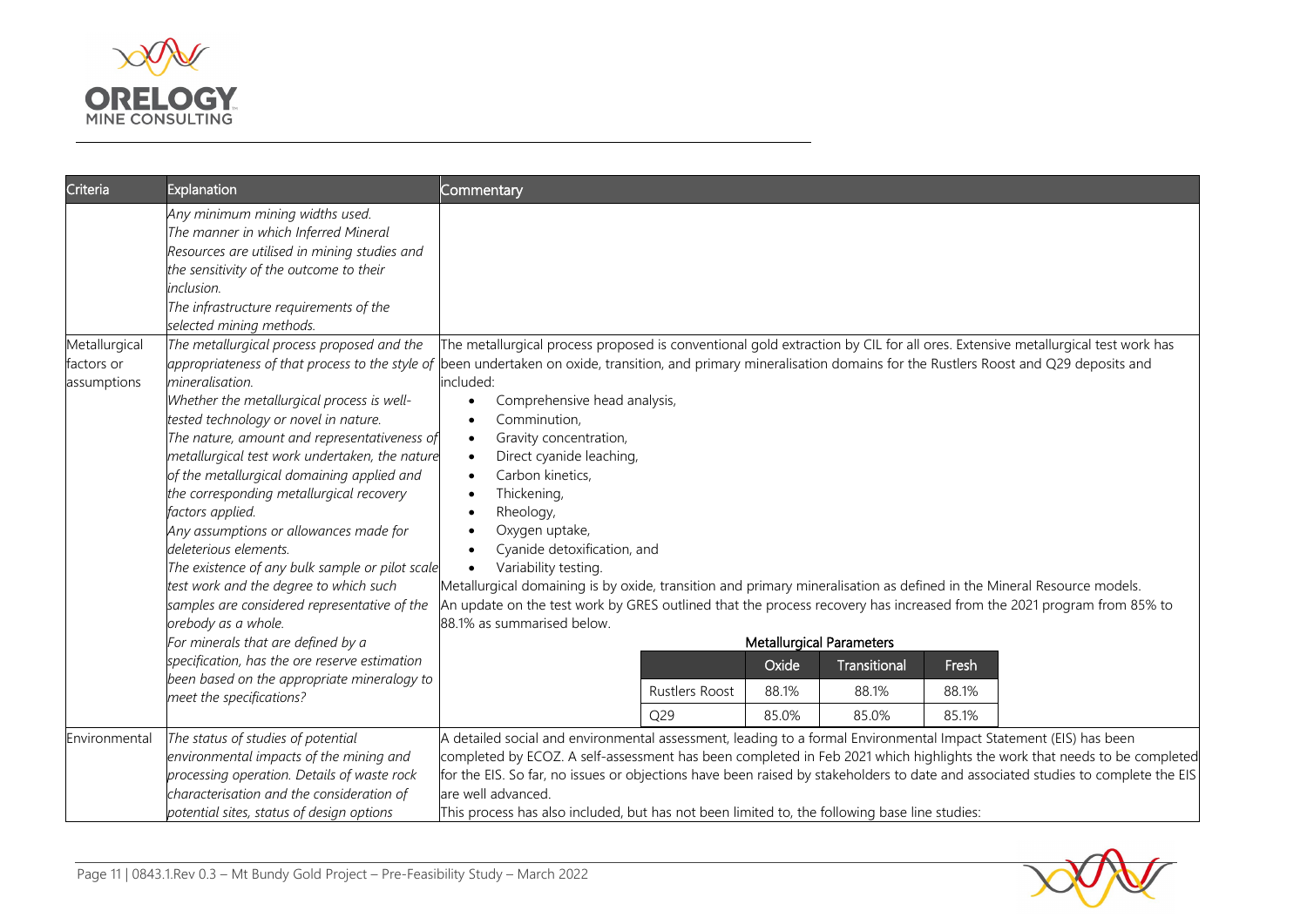

| Criteria       | Explanation                                                                                                                                                                                                                                                              | Commentary                                                                                                                                                                                                                                                                                                                                                                                                                                                                                                                                                                                                                                                                                                                                                                                               |
|----------------|--------------------------------------------------------------------------------------------------------------------------------------------------------------------------------------------------------------------------------------------------------------------------|----------------------------------------------------------------------------------------------------------------------------------------------------------------------------------------------------------------------------------------------------------------------------------------------------------------------------------------------------------------------------------------------------------------------------------------------------------------------------------------------------------------------------------------------------------------------------------------------------------------------------------------------------------------------------------------------------------------------------------------------------------------------------------------------------------|
|                | considered and, where applicable, the status<br>of approvals for process residue storage and<br>waste dumps should be reported.                                                                                                                                          | Socio-Economic,<br>Archaeological and Heritage,<br>Noise,<br>Air Quality,<br>Hydrological,<br>Hydrogeological,<br>Fauna and Flora,<br>Freshwater Ecology, and<br>Public Health.<br>All likely environmental and social impacts associated with the Project have been identified and assessed and no issue has<br>been identified that cannot be mitigated or managed to an acceptable degree.<br>Waste rock geochemistry investigations have been undertaken by CDM Smith and testing of fresh waste rock samples indicate<br>that all fresh waste rock samples tested are acid generating. Management of surface run-off and seepage from the waste<br>dumps and pit walls during operation is required and final waste dumps will be capped with suitable materials to minimise<br>water infiltration. |
| Infrastructure | The existence of appropriate infrastructure:<br>availability of land for plant development,<br>power, water, transportation (particularly for<br>bulk commodities), labour, accommodation;<br>or the ease with which the infrastructure can<br>be provided, or accessed. | The project is located approximately 110 km to the southeast of Darwin with excellent access to all the required power, access,<br>and water for the project.                                                                                                                                                                                                                                                                                                                                                                                                                                                                                                                                                                                                                                            |

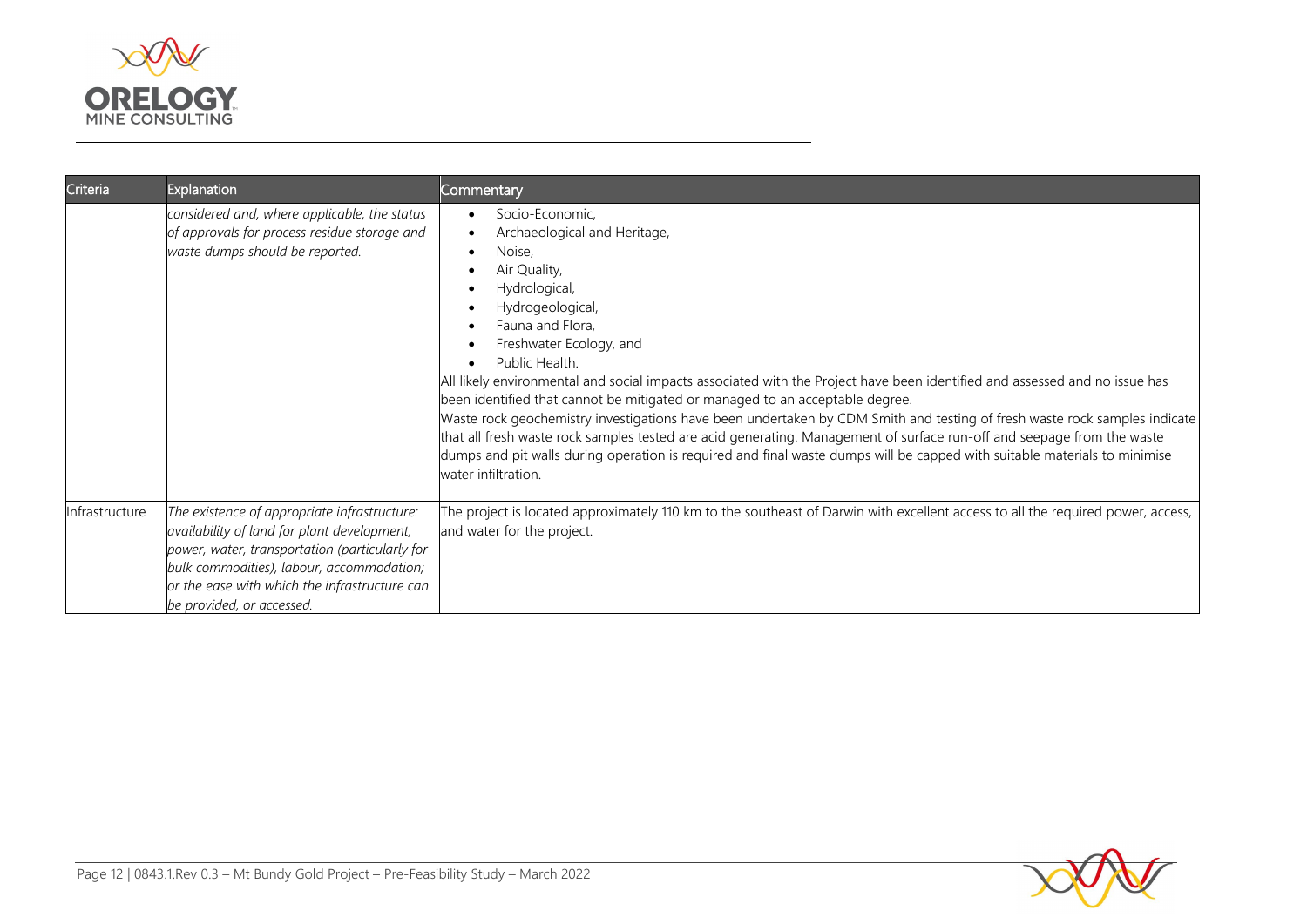

| Criteria                                                                                                                         | Explanation                                                                                                                                            | Commentary                                                                                                                                                                                                                                                                                                                                                                                                                                                                                                                                                                                                                                                                                                                                                                                        |                    |                                                                                                                                                                                                                                                                             |                     |  |
|----------------------------------------------------------------------------------------------------------------------------------|--------------------------------------------------------------------------------------------------------------------------------------------------------|---------------------------------------------------------------------------------------------------------------------------------------------------------------------------------------------------------------------------------------------------------------------------------------------------------------------------------------------------------------------------------------------------------------------------------------------------------------------------------------------------------------------------------------------------------------------------------------------------------------------------------------------------------------------------------------------------------------------------------------------------------------------------------------------------|--------------------|-----------------------------------------------------------------------------------------------------------------------------------------------------------------------------------------------------------------------------------------------------------------------------|---------------------|--|
| Costs                                                                                                                            | The derivation of, or assumptions made,<br>regarding projected capital costs in the study.<br>The methodology used to estimate operating<br>costs.     | The capital and operating costs are estimated from first principles for the open pit cost estimate based on the mine design<br>physicals according to quotes from suppliers and mine contractor pricing studies. An additional margin of 20% has been<br>added to replicate a mining contractor cost estimate.<br>All mining recovery, metallurgical recovery and other technical concerns regarding the commodity price for gold have been<br>considered by appropriately qualified individuals and groups in respect to the PFS requirements.<br>Under the operations and financial modelling, full allowances are made for state royalties, duties, taxes, compensation etc. The                                                                                                               |                    |                                                                                                                                                                                                                                                                             |                     |  |
|                                                                                                                                  | Allowances made for the content of<br>deleterious elements.<br>The derivation of assumptions made of metal<br>or commodity price(s), for the principal |                                                                                                                                                                                                                                                                                                                                                                                                                                                                                                                                                                                                                                                                                                                                                                                                   |                    |                                                                                                                                                                                                                                                                             |                     |  |
|                                                                                                                                  | minerals and co- products.<br>The source of exchange rates used in the<br>study.                                                                       | project financial model details the particular financial cost, the percentage and the amount. A government royalty of 5.67%<br>has been calculated based on the NT Royalty requirements.                                                                                                                                                                                                                                                                                                                                                                                                                                                                                                                                                                                                          |                    |                                                                                                                                                                                                                                                                             |                     |  |
| Derivation of transportation charges.<br>The basis for forecasting or source of<br>treatment and refining charges, penalties for |                                                                                                                                                        |                                                                                                                                                                                                                                                                                                                                                                                                                                                                                                                                                                                                                                                                                                                                                                                                   |                    | Fuel cost has been derived separately and costed from first principles. The fuel price was also increased from A\$0.87/litre (2021<br>open pit) to A\$0.98/litre (2022 - open pit) to reflect the increase in fuel prices and includes all allowances for taxes and levies. |                     |  |
|                                                                                                                                  | failure to meet specification, etc.<br>The allowances made for royalties payable,<br>both Government and private.                                      | For the ore reserve case, the construction capital required for mine development, inclusive of mining equipment, development<br>and associated infrastructure is estimated to be A\$290M (including owner's costs and pre-production)<br>The operating cost is presented below assuming a ~10-year mine life. The operating cost is based upon an estimate date of<br>Q2 2021 with an accuracy of ±25% for the open pit with no contingency allowance being assumed. Operating costs include all<br>costs associated with mining, processing, general site administration and selling costs. The fuel price has been updated<br>together with the use of the larger equipment fleet. These costs were calculated from first principles and/or by quotations with<br>a breakdown summarised below: |                    |                                                                                                                                                                                                                                                                             |                     |  |
|                                                                                                                                  |                                                                                                                                                        |                                                                                                                                                                                                                                                                                                                                                                                                                                                                                                                                                                                                                                                                                                                                                                                                   | <b>Cost Centre</b> | Ore \$/t                                                                                                                                                                                                                                                                    | Waste \$/t          |  |
|                                                                                                                                  |                                                                                                                                                        |                                                                                                                                                                                                                                                                                                                                                                                                                                                                                                                                                                                                                                                                                                                                                                                                   | Loading            | \$0.18                                                                                                                                                                                                                                                                      | \$0.18              |  |
|                                                                                                                                  |                                                                                                                                                        |                                                                                                                                                                                                                                                                                                                                                                                                                                                                                                                                                                                                                                                                                                                                                                                                   | Hauling            | \$0.46                                                                                                                                                                                                                                                                      | \$0.33              |  |
|                                                                                                                                  |                                                                                                                                                        |                                                                                                                                                                                                                                                                                                                                                                                                                                                                                                                                                                                                                                                                                                                                                                                                   | Support            | \$0.17                                                                                                                                                                                                                                                                      | \$0.15              |  |
|                                                                                                                                  |                                                                                                                                                        |                                                                                                                                                                                                                                                                                                                                                                                                                                                                                                                                                                                                                                                                                                                                                                                                   | Drilling           | \$0.14                                                                                                                                                                                                                                                                      | \$0.11              |  |
|                                                                                                                                  |                                                                                                                                                        |                                                                                                                                                                                                                                                                                                                                                                                                                                                                                                                                                                                                                                                                                                                                                                                                   | Blasting           | \$0.32                                                                                                                                                                                                                                                                      | \$0.28              |  |
|                                                                                                                                  |                                                                                                                                                        |                                                                                                                                                                                                                                                                                                                                                                                                                                                                                                                                                                                                                                                                                                                                                                                                   | All Personnel      | \$1.45                                                                                                                                                                                                                                                                      | \$1.22              |  |
|                                                                                                                                  |                                                                                                                                                        |                                                                                                                                                                                                                                                                                                                                                                                                                                                                                                                                                                                                                                                                                                                                                                                                   | Clearing/Rehab     |                                                                                                                                                                                                                                                                             | Included in capital |  |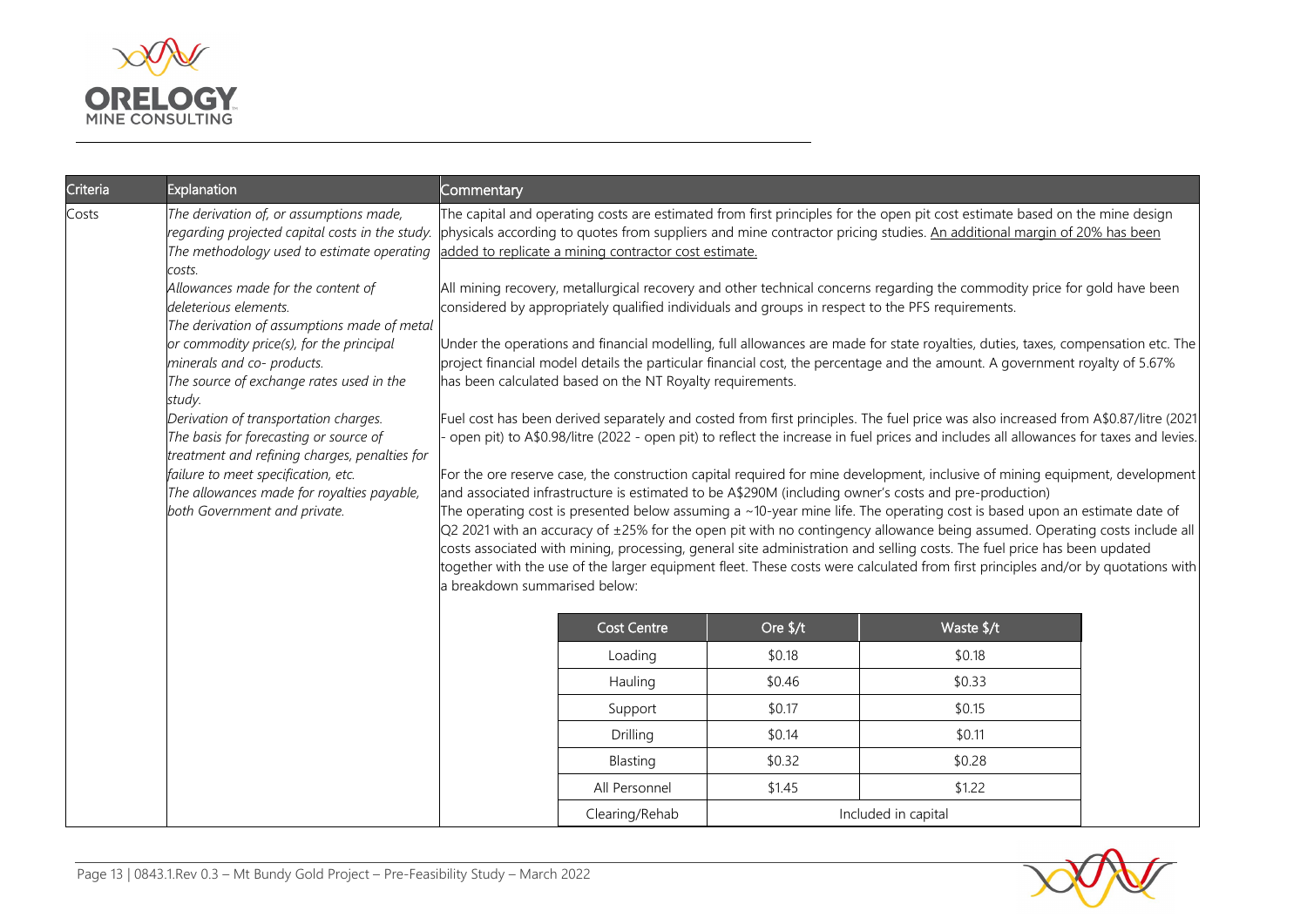

| Criteria | Explanation                                                                                                                                       | <b>Commentary</b>                                                                                                                                                                                                                                                                                          |                                                                                                        |                                              |  |           |  |
|----------|---------------------------------------------------------------------------------------------------------------------------------------------------|------------------------------------------------------------------------------------------------------------------------------------------------------------------------------------------------------------------------------------------------------------------------------------------------------------|--------------------------------------------------------------------------------------------------------|----------------------------------------------|--|-----------|--|
|          |                                                                                                                                                   |                                                                                                                                                                                                                                                                                                            | Included in capital<br>Dewatering                                                                      |                                              |  |           |  |
|          |                                                                                                                                                   |                                                                                                                                                                                                                                                                                                            | Grade Control                                                                                          | \$0.19                                       |  |           |  |
|          |                                                                                                                                                   |                                                                                                                                                                                                                                                                                                            | Rehandle                                                                                               | \$0.19                                       |  |           |  |
|          |                                                                                                                                                   |                                                                                                                                                                                                                                                                                                            | Fixed Overheads                                                                                        | \$0.50                                       |  |           |  |
|          |                                                                                                                                                   |                                                                                                                                                                                                                                                                                                            | Margin (20%)                                                                                           | \$0.55                                       |  | \$0.55    |  |
|          |                                                                                                                                                   |                                                                                                                                                                                                                                                                                                            | Capital                                                                                                | \$0.45                                       |  | \$0.45    |  |
|          |                                                                                                                                                   |                                                                                                                                                                                                                                                                                                            | Total                                                                                                  | \$4.58                                       |  | \$3.23    |  |
|          |                                                                                                                                                   | also been included in line with current NT requirements.<br>The capital cost is based upon an estimate date of Q2 2021 with an accuracy of $\pm 25$ %. This has not been updated since 2021<br>and the breakdown of the capital cost estimate is shown below:<br>Project CAPEX Estimate - Ore Reserve Case |                                                                                                        |                                              |  |           |  |
|          |                                                                                                                                                   |                                                                                                                                                                                                                                                                                                            |                                                                                                        | <b>Cost Centre</b>                           |  | Cost A\$M |  |
|          |                                                                                                                                                   |                                                                                                                                                                                                                                                                                                            |                                                                                                        | Process plant, TSF and other                 |  | 280.0     |  |
|          |                                                                                                                                                   |                                                                                                                                                                                                                                                                                                            |                                                                                                        | Mine Equipment & Development and Owners cost |  | 10.0      |  |
|          |                                                                                                                                                   |                                                                                                                                                                                                                                                                                                            | Total                                                                                                  |                                              |  | 290.0     |  |
|          |                                                                                                                                                   |                                                                                                                                                                                                                                                                                                            | There are no deleterious elements to effect revenues.                                                  |                                              |  |           |  |
|          | Revenue factors The derivation of, or assumptions made<br>regarding revenue factors including head<br>grade, metal or commodity price(s) exchange |                                                                                                                                                                                                                                                                                                            | Revenue used gold price of A\$ 2,350/oz which is below the average FY20-21 gold price of A\$ 2,500/oz. |                                              |  |           |  |

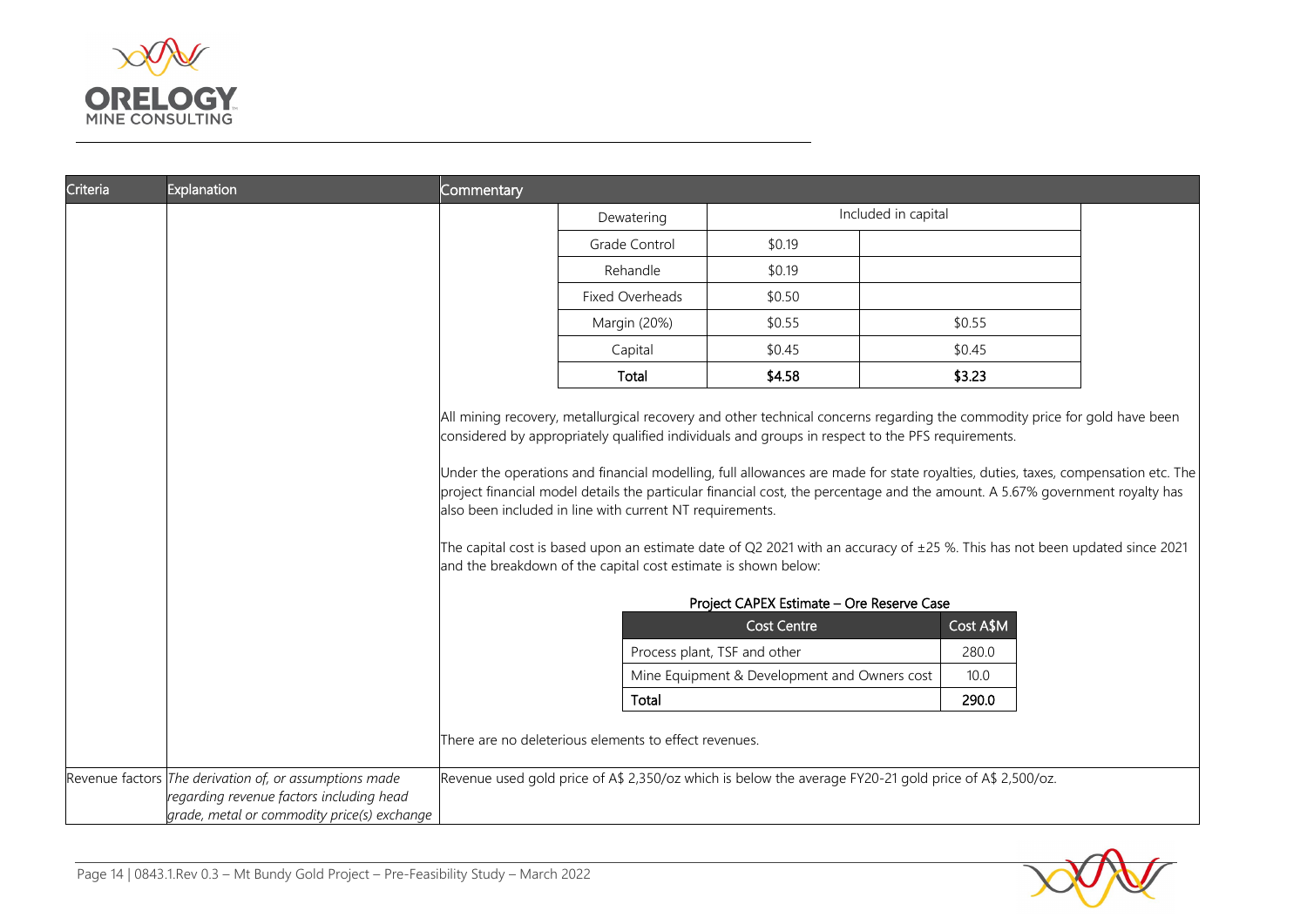

| Criteria             | Explanation                                                                                                                                                                                                                                                                                                                                                                                                                           | Commentary                                                                                                                                                                                                                                                                                                                                                                                                                                                                                                                                         |
|----------------------|---------------------------------------------------------------------------------------------------------------------------------------------------------------------------------------------------------------------------------------------------------------------------------------------------------------------------------------------------------------------------------------------------------------------------------------|----------------------------------------------------------------------------------------------------------------------------------------------------------------------------------------------------------------------------------------------------------------------------------------------------------------------------------------------------------------------------------------------------------------------------------------------------------------------------------------------------------------------------------------------------|
|                      | rates, transportation and treatment charges,<br>penalties, net smelter returns, etc.<br>The derivation of assumptions made of metal<br>or commodity price(s), for the principal<br>metals, minerals and co-products.                                                                                                                                                                                                                  | <b>Gold prices</b><br>From 2020-07-03<br>$\frac{3}{31}$<br>To<br>2021-07-01<br>$\frac{4}{31}$<br>1d 7d<br>3m<br>3y<br>10 <sub>y</sub><br>Max<br>6m<br>Grams Kg<br>Tael<br><b>Tonnes</b><br><b>AUD</b>                                                                                                                                                                                                                                                                                                                                              |
|                      |                                                                                                                                                                                                                                                                                                                                                                                                                                       | $13 \mathrm{Ju}$<br>10 Aug<br>7 Sen<br>5 Oct<br>2 Nov<br>30 Nov<br>11 Jan<br>8 Feb<br>8 Mai<br>5 Apr<br>3 Mar<br>28 Jun<br>There is no other revenue associated with any co-product or by-product.                                                                                                                                                                                                                                                                                                                                                 |
| Market<br>assessment | The demand, supply and stock situation for<br>and factors likely to affect supply and demand<br>into the future.<br>A customer and competitor analysis along<br>with the identification of likely market<br>windows for the product.<br>Price and volume forecasts and the basis for<br>these forecasts.<br>For industrial minerals the customer<br>specification, testing and acceptance<br>requirements prior to a supply contract. | The market for gold is well established and liquid. However, the price does fluctuate considerably, hence the price was<br>the particular commodity, consumption trends selected for planning purposes and reflects the current gold price of A\$2,350/oz.<br>There has been no formal assessment or forecast for the gold price by Primary.                                                                                                                                                                                                       |
| Economic             | The inputs to the economic analysis to<br>produce the net present value (NPV) in the<br>study, the source and confidence of these<br>discount rate, etc.<br>NPV ranges and sensitivity to variations in the<br>significant assumptions and inputs.                                                                                                                                                                                    | The Study has been completed with a $\pm 25\%$ for the open pit. A discount rate of 6% has been used for financial modelling. This<br>number was selected as a generic cost of capital and is considered as a prudent and suitable discount rate for project funding<br>and economic forecasts in Australia. The Study outcome was tested for key financial inputs including: price, operating costs,<br>economic inputs including estimated inflation, capital costs and grade. All these inputs were tested for variations of +/-15% and +/-20%. |

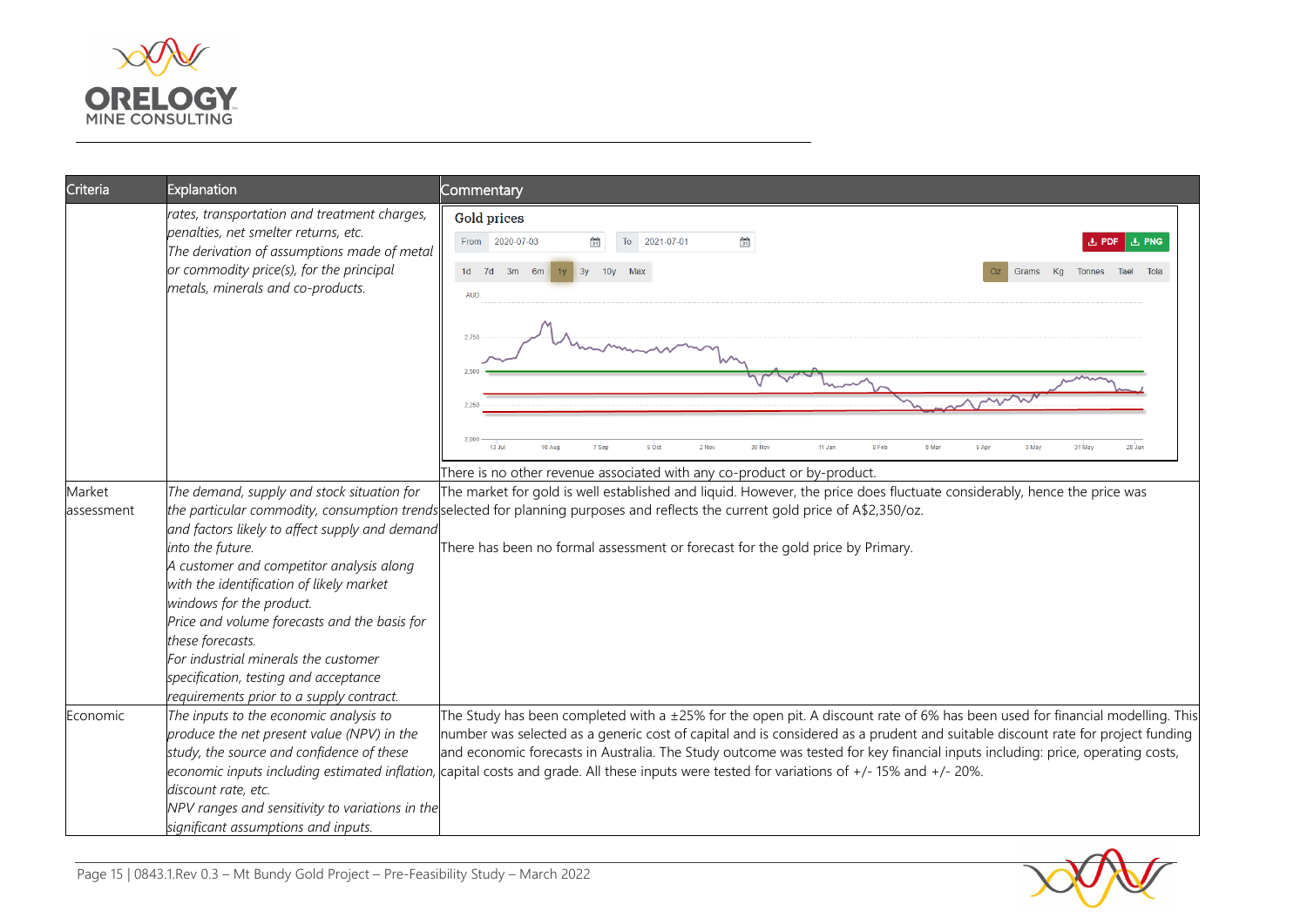

| Criteria             | Explanation                                                                                                                                                                                                                                                                                                                                                                                                                                                                                                                                                                                                                                                                                                                                                                                                                       | Commentary                                                                                                                                                                                                                                                                                                                                                                                                                                                |
|----------------------|-----------------------------------------------------------------------------------------------------------------------------------------------------------------------------------------------------------------------------------------------------------------------------------------------------------------------------------------------------------------------------------------------------------------------------------------------------------------------------------------------------------------------------------------------------------------------------------------------------------------------------------------------------------------------------------------------------------------------------------------------------------------------------------------------------------------------------------|-----------------------------------------------------------------------------------------------------------------------------------------------------------------------------------------------------------------------------------------------------------------------------------------------------------------------------------------------------------------------------------------------------------------------------------------------------------|
| Social               | The status of agreements with key<br>stakeholders and matters leading to social<br>licence to operate.                                                                                                                                                                                                                                                                                                                                                                                                                                                                                                                                                                                                                                                                                                                            | Consultation with key stakeholders and all residents and focus group discussions continue in an effort to keep all groups<br>informed. Information on the Project and potential impacts are distributed to stakeholders both locally and nationally.<br>Project has wide-ranging local and national support and will create a significant number of jobs and enhancement of local and<br>regional skills. There is no other major industry in the region. |
| Other                | To the extent relevant, the impact of the<br>following on the project and/or on the<br>estimation and classification of the Ore<br>Reserves:<br>Any identified material naturally occurring<br>risks.<br>The status of material legal agreements and<br>marketing arrangements.<br>The status of governmental agreements and<br>approvals critical to the viability of the project,<br>such as mineral tenement status, and<br>government and statutory approvals. There<br>must be reasonable grounds to expect that all<br>necessary Government approvals will be<br>received within the timeframes anticipated in<br>the Pre-Feasibility or Feasibility study.<br>Highlight and discuss the materiality of any<br>unresolved matter that is dependent on a<br>third party on which extraction of the reserve<br>is contingent. |                                                                                                                                                                                                                                                                                                                                                                                                                                                           |
| Classification       | The basis for the classification of the Ore<br>Reserves into varying confidence categories.<br>Whether the result appropriately reflects the<br>Competent Person's view of the deposit.<br>The proportion of Probable Ore Reserves that<br>have been derived from Measured Mineral<br>Resources (if any).                                                                                                                                                                                                                                                                                                                                                                                                                                                                                                                         | The Mineral Resource for the Mt Bundy Gold projects consists of Indicated and Inferred Resources; hence, the Ore Reserve<br>comprises only Probable Ore Reserves.                                                                                                                                                                                                                                                                                         |
| Audits or<br>reviews | The results of any audits or reviews of Ore<br>Reserve estimates.                                                                                                                                                                                                                                                                                                                                                                                                                                                                                                                                                                                                                                                                                                                                                                 | The studies were internally reviewed by Primary Gold Pty Ltd with no material issues identified.<br>In addition, the Ore Reserve estimate has been reviewed internally by Orelogy.                                                                                                                                                                                                                                                                        |